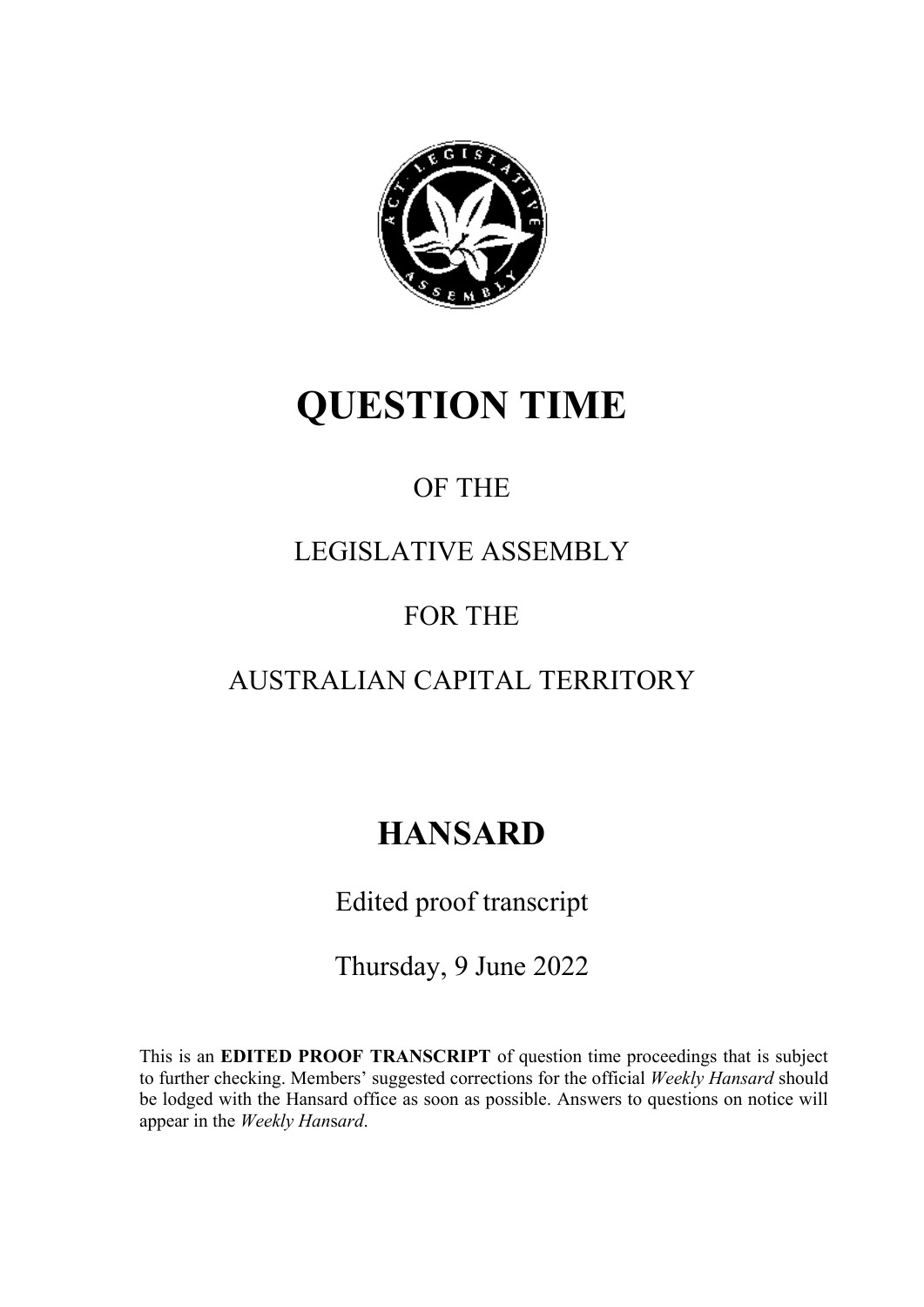### **Thursday, 9 June 2022**

| Questions without notice: |  |
|---------------------------|--|
|                           |  |
|                           |  |
|                           |  |
|                           |  |
|                           |  |
|                           |  |
|                           |  |
|                           |  |
|                           |  |
|                           |  |
|                           |  |
|                           |  |
|                           |  |
|                           |  |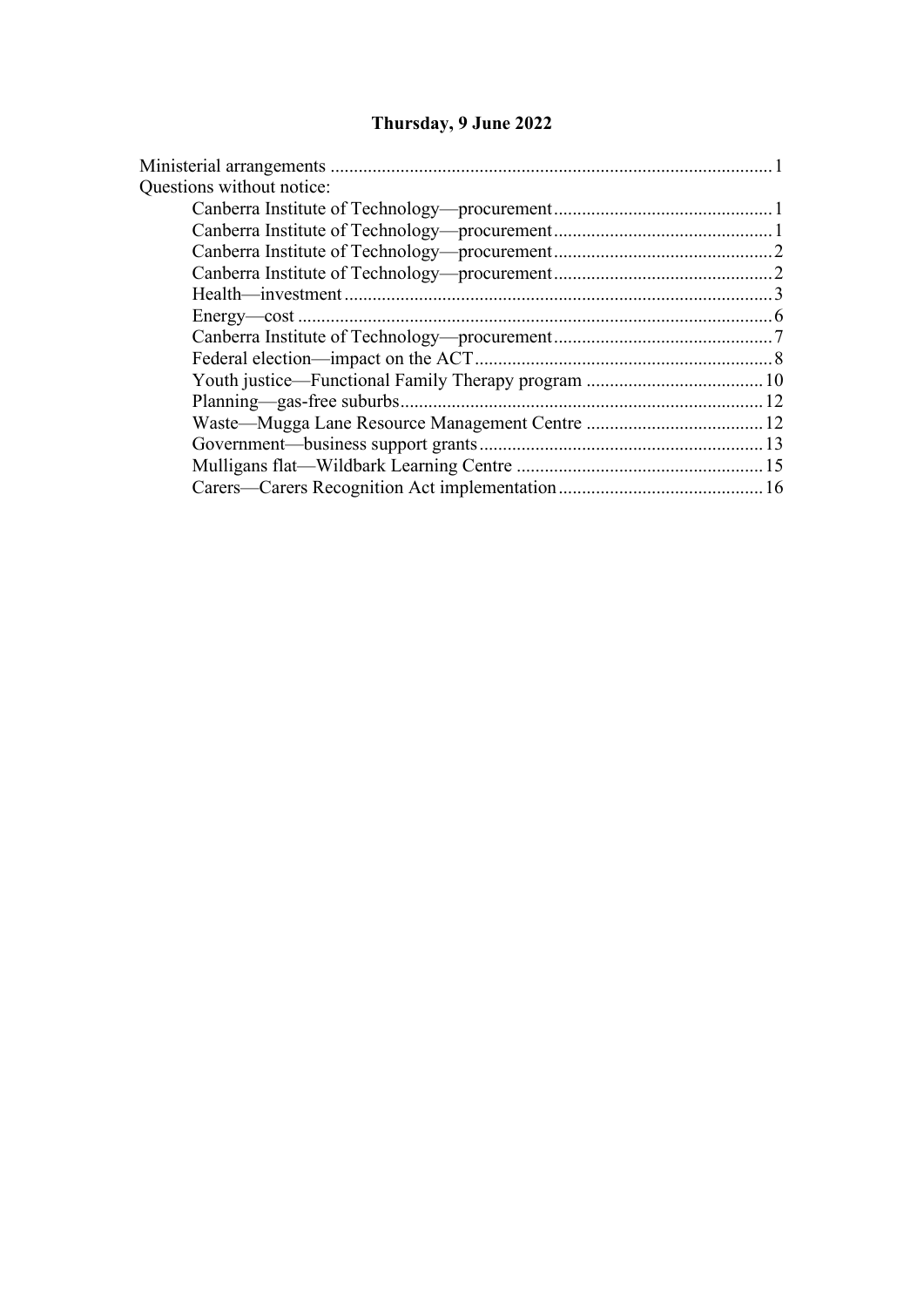#### <span id="page-2-0"></span>**Ministerial arrangements**

**MR BARR** (Kurrajong—Chief Minister, Treasurer, Minister for Climate Action, Minister for Economic Development and Minister for Tourism) (2.00): Minister Steel is absent, for the reasons I outlined yesterday, so I will assist members with questions in his portfolios.

#### <span id="page-2-2"></span><span id="page-2-1"></span>**Questions without notice Canberra Institute of Technology—procurement**

**MS LEE**: My question is to the Chief Minister, standing in for Minister Steel. Yesterday the minister tabled correspondence from the CIT board chair dated 5 March 2021. When that advice was received, did Minister Steel ask why, substantially, the same services appeared to be delivered from contract to contract but the costs kept escalating?

**MR BARR**: I will raise that matter with the minister and report back to the Assembly.

**MS LEE**: Did the minister ask why key information was redacted in these contracts, knowing that it is not standard practice to do that in ACT government consultancy contracts?

**MR BARR**: I understand that redaction for FOI purposes, for commercial-in-confidence reasons, is, in fact, standard practice. I will take further advice on the specifics of the question in providing further information, as I have undertaken to do in relation to the first part of the question and, I will speculate in advance, in relation to the supplementary question that follows.

**MR MILLIGAN**: Given the unusual nature of these contracts, did Minister Steel find it odd that the consultant continued to be awarded new contracts, as though the procurement process was designed to deliver that outcome?

**MR BARR**: It is borderline asking me to express an opinion on what another minister's opinion might have been. I will take the question in the spirit in which it was brought forward and will respond in accordance with the other questions.

#### <span id="page-2-3"></span>**Canberra Institute of Technology—procurement**

**MS LEE**: Chief Minister, I refer to the correspondence from the CIT board chair dated 5 March 2021, tabled yesterday. The minister noted he had written to the board chair because he received a media inquiry. Other than that media inquiry, did the minister receive any representations suggesting there was questionable contracting going on at CIT? If yes, what actions were taken by the minister or his office?

**MR BARR**: Again I will need to confirm with the minister's office whether any other representations were received. Can I confirm: outside media?

**Ms Lee**: Yes.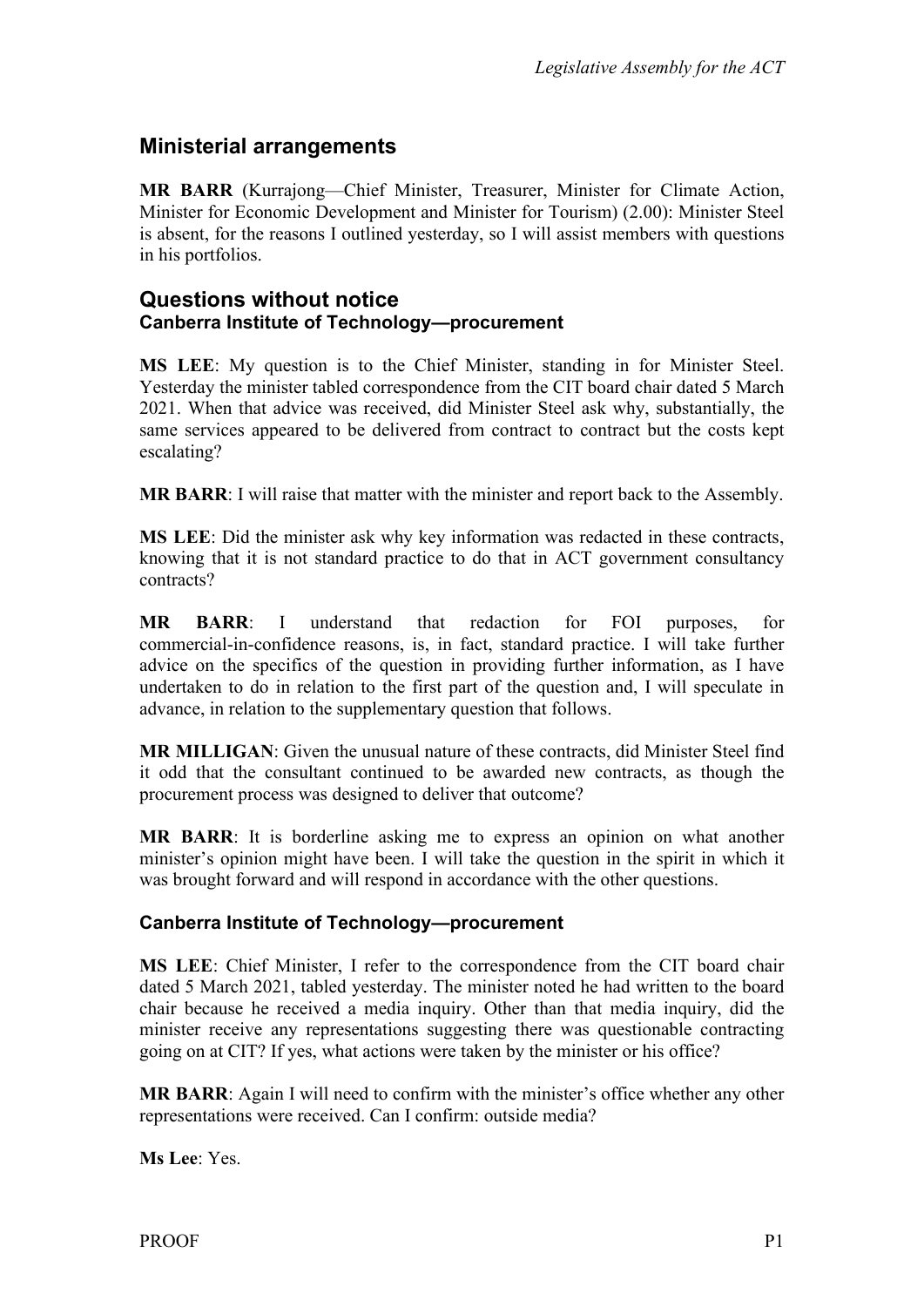**MR BARR**: I will take that on notice.

**MS LEE**: In line with that, were any representations received by the minister about this matter from people who worked at CIT? If so, what actions did he or his office take?

**MR BARR:** That is a secondary question. There are two categories, just to be clear that there were other representations from people who were not the media and did not work at CIT, and the second question is about any representations from anyone who worked at CIT.

**Ms Lee**: Yes.

**MR BARR**: I will take those on notice, on behalf of the minister.

**MR MILLIGAN**: Chief Minister, has Minister Steel ever received any representations suggesting there is systemic bullying and a culture of cover-up at CIT? If yes, what actions were taken by the minister or his office?

**MR BARR**: Again, perhaps a not unfamiliar response to this supplementary, similar to the others: I will take it on notice.

#### <span id="page-3-0"></span>**Canberra Institute of Technology—procurement**

**MS LEE**: Yesterday, the minister tabled the correspondence from the CIT board chair, dated 5 March 2021. Page 5 of that advice refers to two off-site CEO professional development sessions. Can you confirm that they were one-on-one sessions between the CIT CEO and a consultant?

**MR BARR**: I presume the question was to me; it did not come with an introduction. I will take that on notice.

**MS LEE**: Where were these off-site CEO sessions, and what were the travel expenses, including fuel, flights, hotels and the like that were incurred?

**MR BARR**: I will take that on notice as well.

**MR MILLIGAN**: Have there been any off-site CEO sessions held that were not mentioned in this correspondence or since this advice was received?

**MR BARR**: Again, I will take that on notice.

#### <span id="page-3-1"></span>**Canberra Institute of Technology—procurement**

**MS LEE**: My question is to the Chief Minister, standing in for the Minister for Skills, in relation to the correspondence tabled—and it is dated 5 March—from the CIT chair. The contracts referred to in that document total \$3.27 million. The document clearly shows that most of the outputs produced by the consultant were mentoring, guidance and workshops, but large-scale organisational transformation, which is what CIT is claiming these services were for, requires a lot more than mentoring, guidance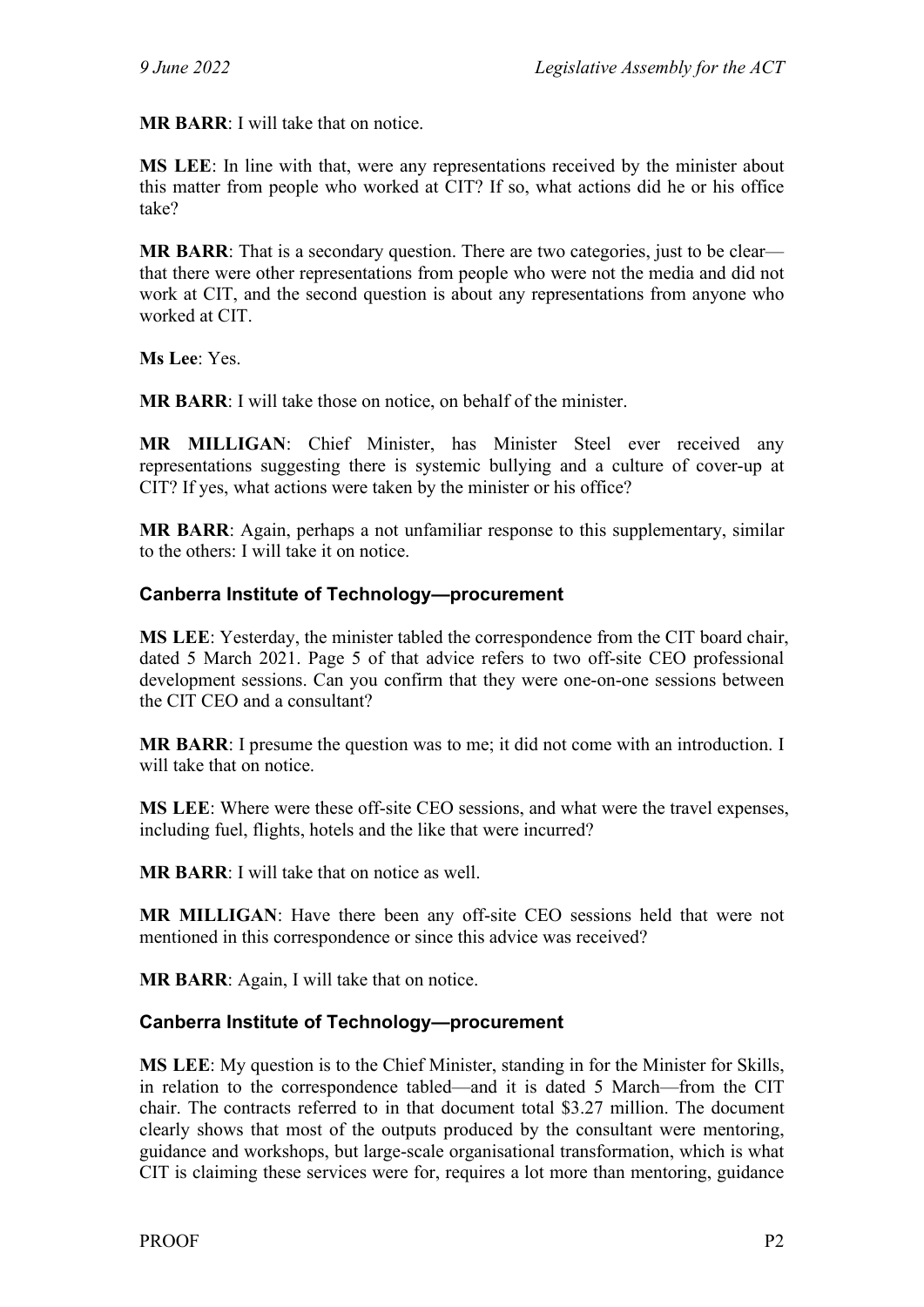and workshops. Did the minister ask the board chair any further questions about whether mentoring, guidance and workshops alone were sufficient to deliver large-scale organisational transformation?

**MR BARR**: That seems to be a very specific question around what the minister may or may not have asked that I am not privy to so, again, I will need to seek that information from the minister.

**MS LEE**: Thank you. Did the minister ask any questions about the qualifications and experience of the consultant and their demonstrated ability to provide large-scale organisational transformation services?

**MR BARR**: Again, I will need to seek some information from the minister in relation to the question. I would note, though, that the line of questioning here suggests that the minister would be almost, in effect, making a procurement decision. I am not sure that it would be standard practice for a minister to be interrogating that level of detail in relation to any procurement.

#### *Opposition members interjecting—*

**MR BARR**: The line of questioning is veering into a space that I think is inviting the suggestion that ministers that are involved in assessing tenders and assessing the qualifications of people.

**Ms Lee**: There's a reason why he asked for information.

**MR BARR**: I have listened to the questions in silence and endeavoured to answer them. If you would let me make a response—we are only 50 seconds in—we would be courteous; it is not too much to ask, I would hope.

I understand the questions. I understand the line of questioning. I will get the information for the members, but I just make the observation that, as each question has gone by, it is veering more and more into a question of the minister making procurement decisions. That is not what happens, and you know that.

**MR MILLIGAN**: Did Minister Steel ask questions about whether mentoring, guidance and running workshops was value for money and worth the expenditure of \$3.27 million?

**MR BARR**: I think from what the minister has already outlined and the correspondence that is publicly available, questions were asked—that is clear—and they have been outlined and tabled in this place.

#### <span id="page-4-0"></span>**Health—investment**

**DR PATERSON**: My question is to the Minister for Health. What steps has the ACT government taken to plug the gap made by the former Liberal-Nationals government's years of underinvestment in Medicare, making it harder and harder to see a GP?

**MS STEPHEN-SMITH**: I thank Dr Paterson for her question. As members here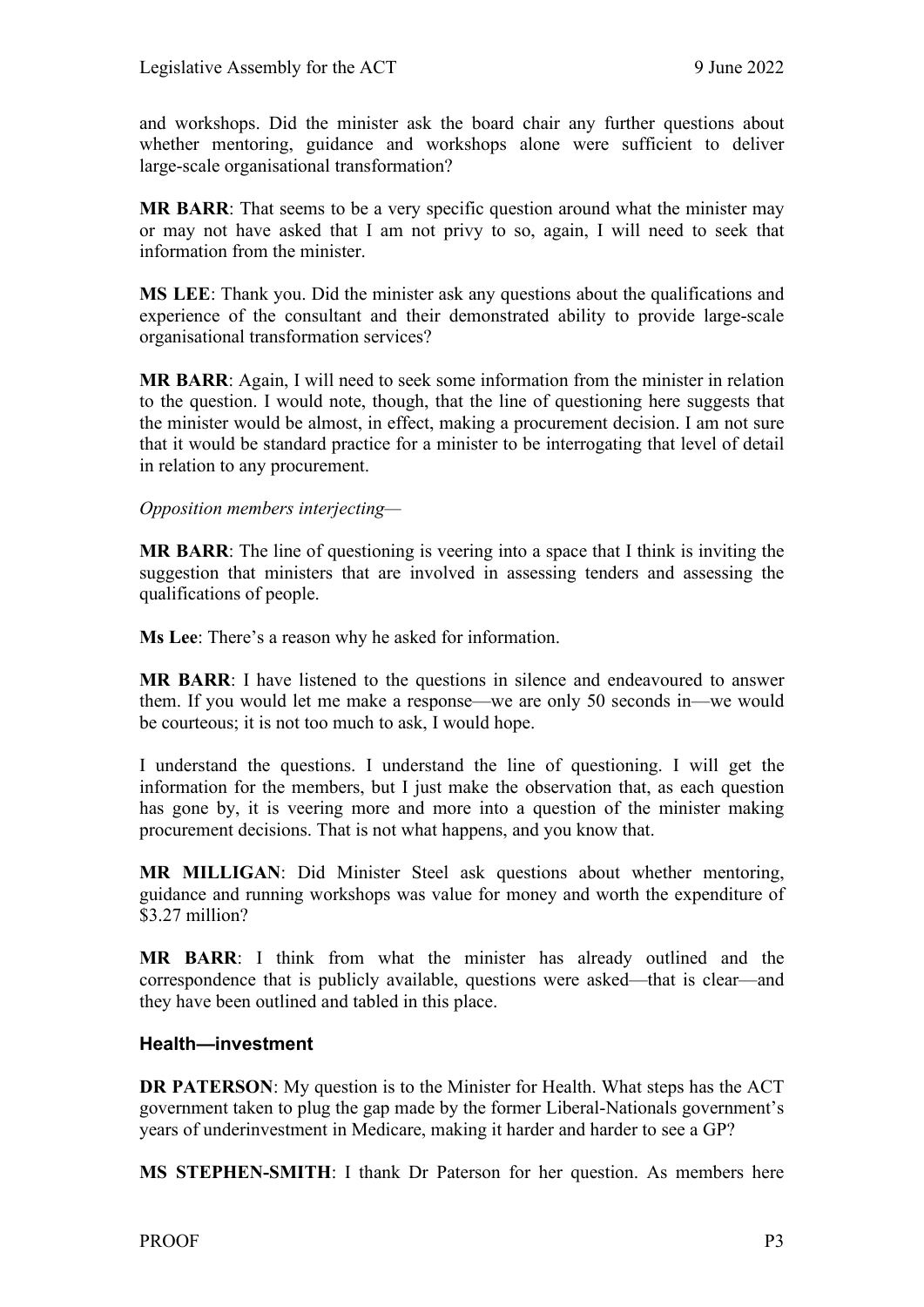know, the former federal Liberal government did spend a decade neglecting primary health care here in the ACT and around the country. Primary care is a key responsibility of the commonwealth government. They have policy and funding responsibility for primary care, including setting the rebate amount offered to patients for seeing a GP.

We know that the ACT has the lowest overall rates of bulk-billing GP services in Australia. These matters were made worse and harder for Canberrans by the former federal Liberal government freezing the indexation rate of Medicare items and making it harder for primary care to operate here in the ACT, particularly for bulk-billing practices, and then specifically targeting the ACT, cutting the bulk-billing incentive for those who need bulk-billing most, from 1 January 2020. Despite repeated representations, that was never reinstated.

As the federal Liberals continued to undermine primary health care, the ACT government stepped in to fill some of these gaps. Over the past decade the ACT government has provided \$12 million in incentives to support the GP workforce; infrastructure funding through a competitive grants process; an intern placement program; scholarships; and services to assist GPs to attend housebound and aged-care patients. We have run a GP bulk-billing round, supporting capital works for primary care services here in the ACT, and we have delivered targeted, vital support for those who need it most, through specialised primary care services delivered by Directions, Companion House and Junction Youth Health Service.

The ACT government has not only stepped up and filled this gap left by a decade of neglect and cuts to Medicare from the federal Liberal government; we have built a network of five walk-in centres, providing free nurse-led health care as an alternative, for non-urgent injury and illness.

**DR PATERSON**: Minister, how will the Albanese Labor government's commitments to deliver better access to general practice and primary care support the ACT health system?

**MS STEPHEN-SMITH**: I thank Dr Paterson for the supplementary. As I outlined in my previous answer, the ACT and, indeed, Australians have weathered a decade of cuts and neglect by the former Liberal government, severely impacting Canberrans' ability to see a GP when they need to.

These cuts have led to people delaying seeing a doctor. We know that from Australian Institute of Health and Welfare data. This impacts people's health. They delayed purchasing medicines because PBS prices were too high, leaving illness and chronic disease until their only option was the public hospital system. I do not for one second want to ignore the unbelievable dedication and skill that our GPs across the ACT deliver. They know that there are better times ahead for them, with the Albanese Labor government's commitment to invest \$750 million to deliver the outcomes of the Strengthening Medicare Taskforce.

That is \$750 million from the Albanese Labor government to deliver a strategy that the former minister, Minister Hunt, delivered but never put any funding behind. One of Minister Hunt's favourite approaches was to make a big bang announcement about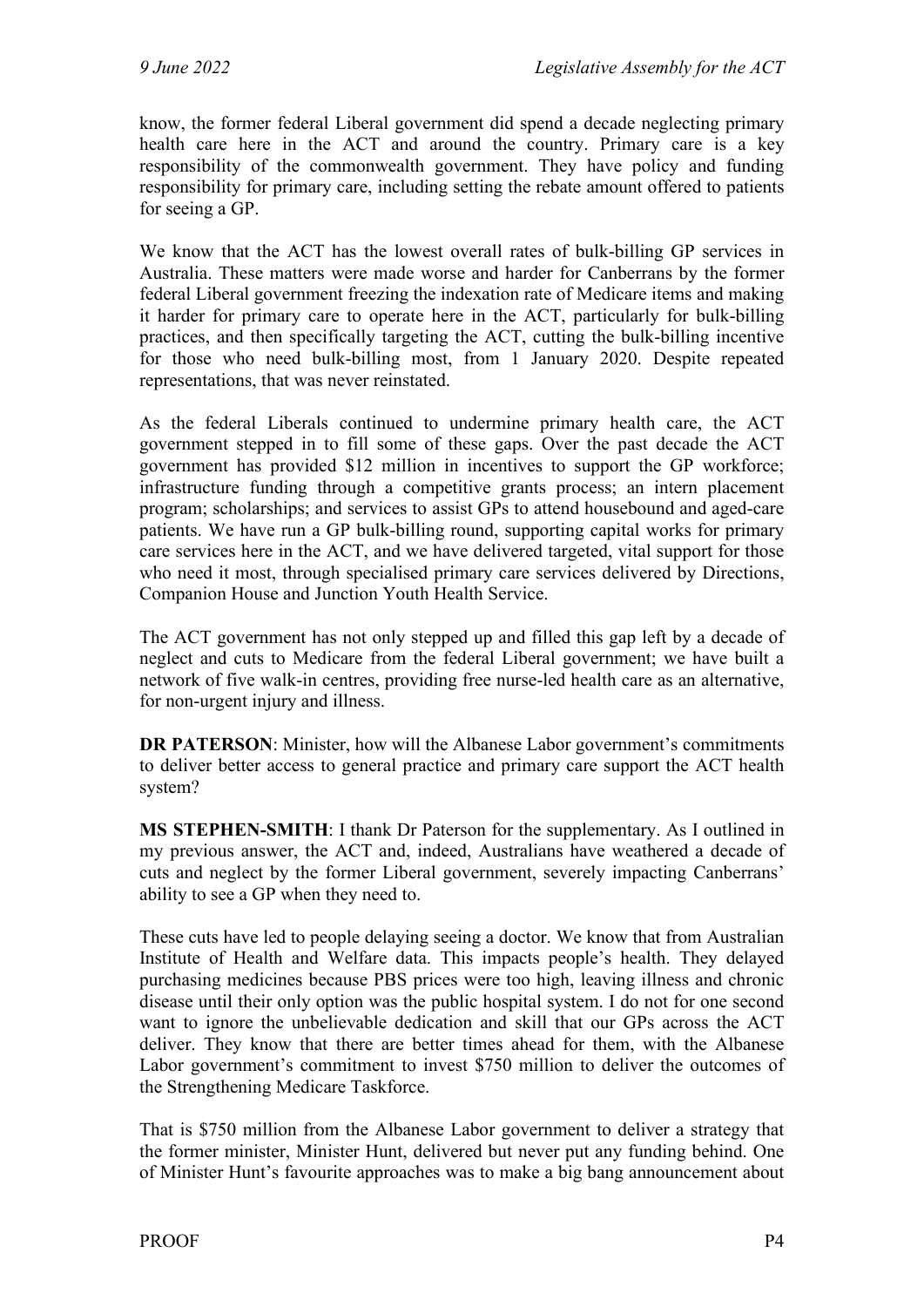a strategy and then move on to the next thing. Sounds familiar. Former Prime Minister Morrison also had that approach to things.

*Opposition members interjecting—*

#### **MADAM SPEAKER**: Members!

**MS STEPHEN-SMITH**: The focus on better management of chronic disease, improved access to GP-led multidisciplinary teams and greater affordability will integrate well with the work the ACT government is doing. This work will shift the management of complex care into the community, where our health system can support and work with people with individual GP teams to deliver better outcomes, better care, closer to home. The reduction in the cost per pharmacy script by \$12.50, from \$42.50 to \$30, will also go a long way in helping people with the cost of living and reduce the number of people delaying purchasing medicines.

**MR PETTERSSON**: Minister, given the federal Labor government's commitment to strengthening Medicare and improving healthcare delivery across Australia, how else will the ACT benefit from this new focus and prioritisation?

**Mr Parton**: Great question, Michael. Great question! Well done!

**MS STEPHEN-SMITH**: I agree. Great question, Mr Pettersson. Thank you very much. We also welcome the commitment to deliver a Medicare urgent care clinic to Canberra's south side. This clinic will relieve pressure on our emergency departments and deliver bulk-billed care to those needing urgent care and after hours care, complementing our network of walk-in centres.

I suspect that members would be aware of a very big issue: the mess that the previous Liberal government has left in aged care and the National Disability Insurance Scheme, and the impacts that that has had on public hospitals across Australia. These impacts were so significant that all state and territory health ministers, Liberal and Labor, wrote to the then federal Liberal government with sensible solutions to address the bed block caused by their mismanagement of aged care and the NDIS.

I was very heartened, throughout the last year and through the election campaign, to see the Albanese Labor government's suite of commitments to properly responding to the aged-care royal commission's recommendations and to go about fixing the NDIS. These are landmark Labor reforms. The Albanese Labor government has committed \$2½ billion in aged-care funding across the forward estimates to lift care equality standards and improve health outcomes, including making it mandatory to have a registered nurse on site 24 hours a day in residential aged-care facilities.

To ensure that the ACT has the workforce in the future to meet this commitment to aged care, the new government has committed up to \$23 million to the national nurse and midwife health service. This service will provide current ACT nurses with personalised and professional support services, enabling our nursing workforce to continue caring for Canberrans. This will be a critical contribution to improving aged care and relieving the pressure on the ACT hospital system.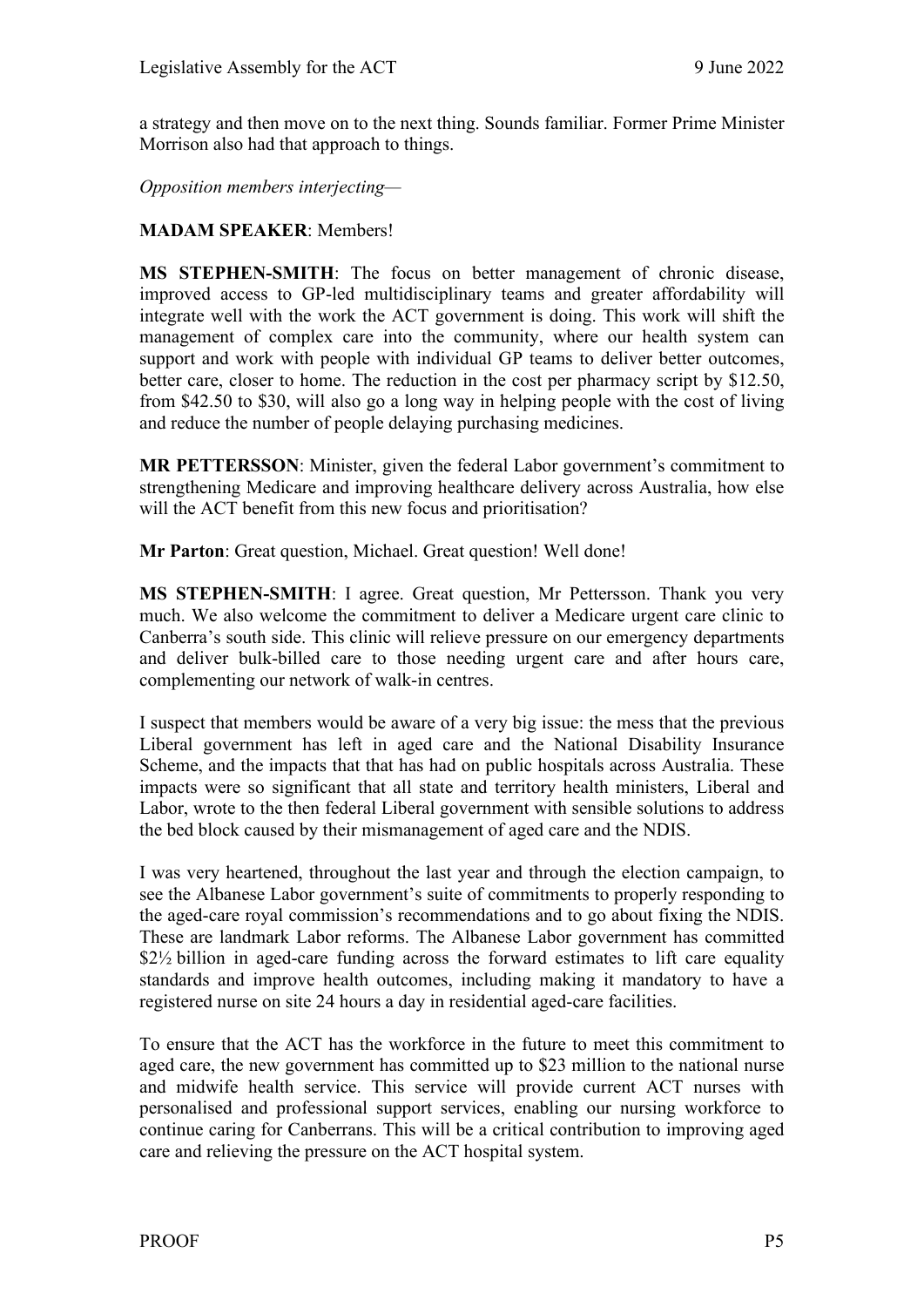I look forward to discussing public hospital funding reform as well with the new health minister, as, I know, do all of my state and territory health minister colleagues after the former government refused to engage on this important topic.

#### <span id="page-7-0"></span>**Energy—cost**

**MR DAVIS**: My question is to the Minister for Water, Energy and Emissions Reduction. Minister, I understand that yesterday you went to the national energy ministers meeting and discussed the nation's energy crisis. What has caused surging prices in energy across the country and how is the ACT different?

**MR RATTENBURY**: Yes, the energy ministers did meet virtually yesterday afternoon, in an online meeting. It was good to see a direction from the new federal minister indicating his desire to work in a collaborative manner with the states and territories, and his desire to share information and have more frequent meetings. It has been a long time since there has been an energy ministers meeting, as the commonwealth had not convened one for some period of time. I am encouraged by the direction shown by the new federal energy minister and the response from all states and territories, who indicated a desire to work in that spirit and to address the serious issues facing Australia's energy sector.

In terms of why we are seeing price rises, this was obviously a key issue for energy ministers yesterday, to look at what measures could be taken in the short term, and to understand the state of the market. We were briefed extensively by the energy regulators. Some of the factors that have helped to create this situation in Australia are that Australia's coal-fired power generators have been failing more frequently. This has meant that they are not available and it has drawn more demand for gas generators. Australia's gas supply has been running low, and there has been no domestic gas reserve.

Of course, the global geopolitics of the war in the Ukraine has meant we have seen a significant increase in the price of fossil fuels around the world, where Australia continues to export. Because the European countries are seeking to extricate themselves from Russian gas contracts, we are seeing upward pressure on gas prices, and Australia's gas producers are exporting it rather than using it for domestic reasons. Similarly, there is the cold weather. All of these factors together have seen a significant price increase in Australia's wholesale power prices, which are now more than five times last year's average price. The ACT has been insulated from that, and I think many members know why.

**MR DAVIS**: Minister, can you explain how the ACT's nation-leading renewable energy policies came to be?

**MR RATTENBURY**: This stems back to the decision by the ACT in 2010 to legislate a greenhouse gas reduction target. This was a matter in the parliamentary agreement from 2008. The Assembly conducted an inquiry, and we agreed to adopt a 40 per cent emissions reduction target. That necessitated finding the policies that would deliver an outcome which saw us move to take a series of large-scale reverse auction contracts, which not only delivered 100 per cent renewable electricity for the ACT but—at a time when the federal government, under Prime Minister Abbott, was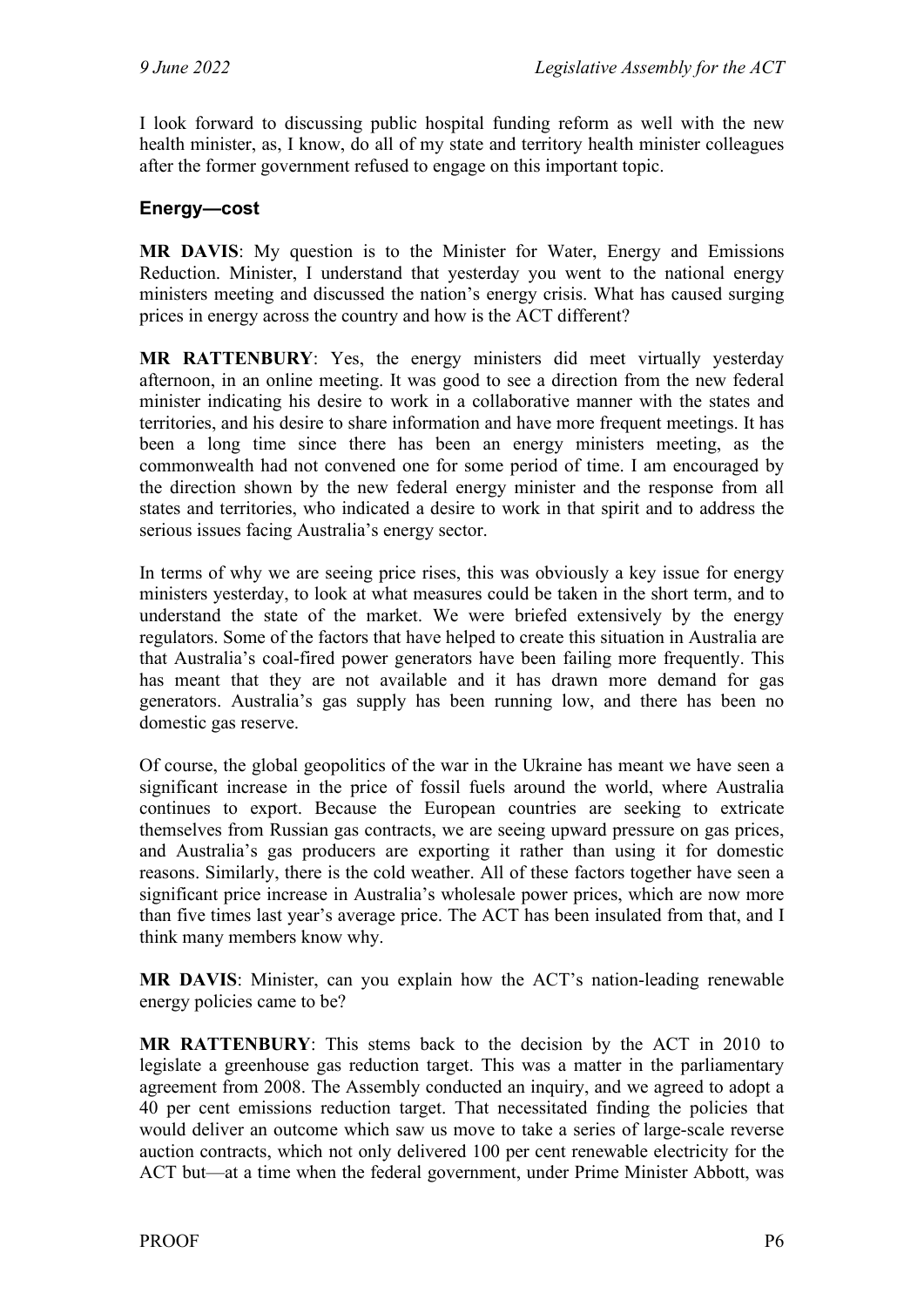actively undermining the renewables sector—it actually propped up the renewables sector in this country. It maintained jobs, it created an investment path and it meant that the industry was able to keep developing in Australia so that they could accelerate in the ways that they have, where wind and solar are the cheapest new forms of electricity development in this country.

Those contracts have stood the ACT in very good stead. Members will recall that back then, way back in 2012-13, the government estimated the price impact that this would have for the ACT. That has proved to be the case. The modelling has stood up very well against time. Of course, this week we have seen that those contracts were the difference. They are doing a very effective job, in this context of extremely high wholesale prices, of insulating ACT consumers and ensuring that this year electricity prices will not be a cost pressure for people living in the ACT. Our bills, on average, will be at least \$800 cheaper than for people living in New South Wales.

**MS CLAY**: Minister, how is the ACT government helping Canberra households and businesses to reduce their costs from fossil fuel and electricity?

**MR RATTENBURY**: This is certainly something that people have had in mind, because electricity is a really important cost component of people's budgets, be it a household or a small business. Aside from the insulation that our contracts are providing this year, the ACT government has a range of programs to help both households and businesses to invest in energy efficiency. That can be through upgrading to more modern energy-efficient electric devices or transitioning from gas to electricity.

Programs such as the Energy Efficiency Improvement Scheme enable people to get free upgrades of their premises. There is the Sustainable Home Advice Program. The new Sustainable Household Scheme provides interest-free loans. The Business Energy and Water Program offers up to a \$5,000 rebate. We have seen literally thousands and thousands of Canberra households and businesses take advantage of these programs, which help to reduce their energy costs.

One of my favourites is the solar for low income program. Low income households who hold a government concession card can get both a rebate and an interest-free loan that enables them to put solar on their property for a zero up-front cost, and they are saving around \$1,000 a year, on average, on their electricity bills. This has an extraordinarily significant impact on low income households, and it has an ongoing impact. For the first couple of years they will pay back their loan; after that, they are simply getting significant electricity savings. We also have the \$50 million program for public housing and low income households, which will also reduce energy bills.

Whilst the energy story is reasonable good in the ACT this year, we also have in place programs that will help people to keep their energy bills down in the long term.

#### <span id="page-8-0"></span>**Canberra Institute of Technology—procurement**

**MS LEE**: My question is to the Chief Minister standing in for the Minister for Skills, in reference to the correspondence from the CIT board chair of 5 March 2021, which was tabled yesterday. Having received the advice from the board chair that he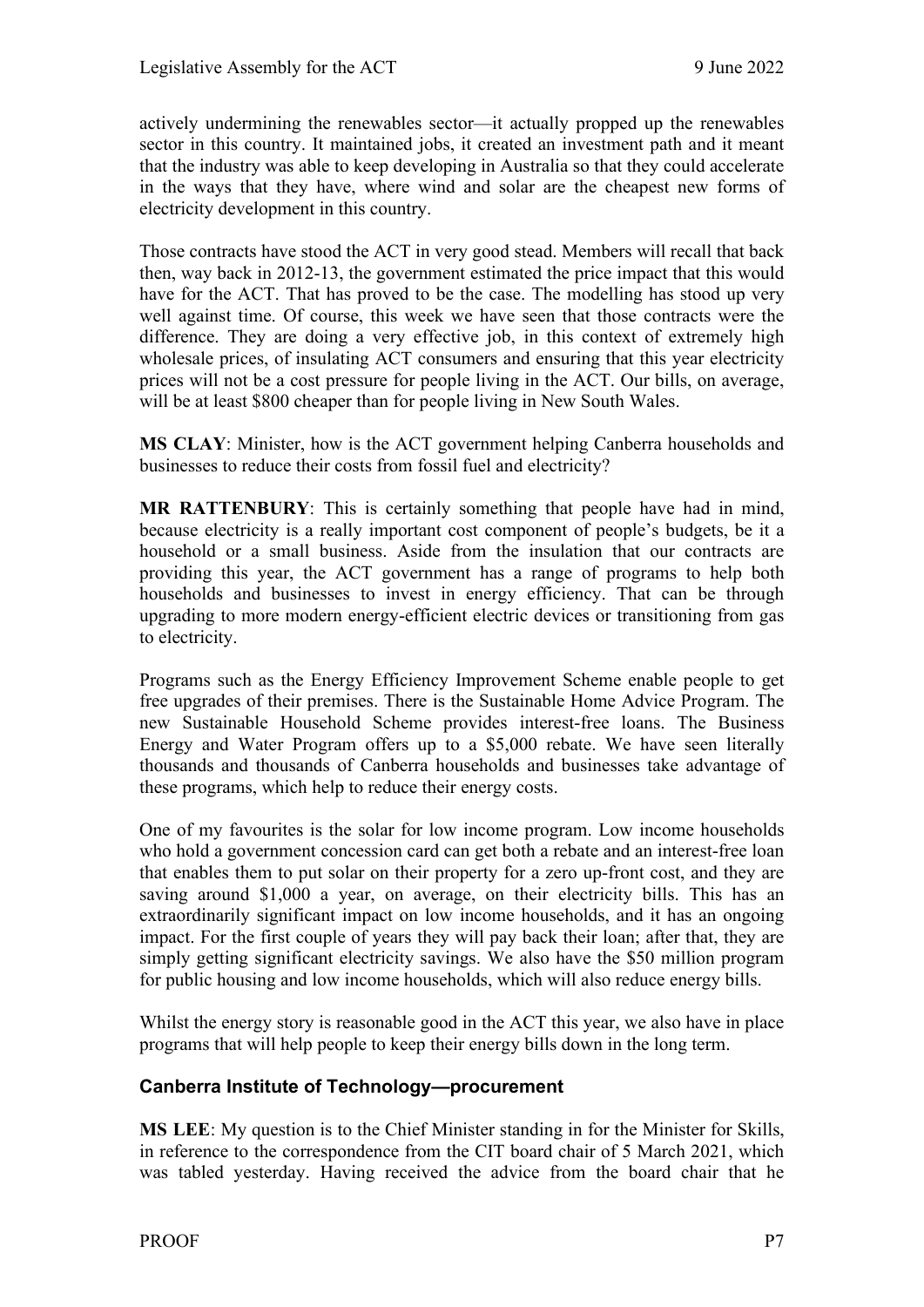requested, was the minister satisfied that these procurements represented value for money?

**MR BARR**: That would be seeking an expression of opinion from the minister. I will take the question on notice, but it may well be that the line of questioning is seeking opinion.

**MS LEE**: Did the minister discuss any of the Government Procurement Board advice regarding these contracts with the CIT board chair or, indeed, any other government official?

**MR BARR**: I will need to take that on notice.

**DR PATERSON**: A supplementary. My question is for the Chief Minister. How many members are there on the CIT board?

**MR BARR**: From recollection, the act requires between seven and 11 or 12, and I think there might be about nine, but let me double-check that and I can confirm that for the member.

#### <span id="page-9-0"></span>**Federal election—impact on the ACT**

**MR PETTERSSON**: My question is to the Minister for the Arts. Minister, how will the ACT arts sector benefit from the election of the new federal Labor government?

**MS CHEYNE**: I thank Mr Pettersson for the question. The ACT has always been a place for people who embrace arts, culture and creativity. Canberrans fundamentally understand the importance of arts and culture for individual and collective wellbeing, as well as the enormous economic impacts of these sectors. We know this because the statistics speak for themselves. Prior to the pandemic, the ACT had the highest attendance rate at cultural venues and events and the highest cultural participation rates ahead of all other states and territories.

The new federal government also fundamentally understands the importance of arts and culture to our wellbeing and economy. In addition to several funding announcements, the federal Labor government has committed to the development and delivery of a national cultural policy that provides a broad but comprehensive roadmap for Australia's arts and culture that touches all areas of government. It was fantastic to see the new Minister for the Arts, Minister Burke, underline that in a statement he released last week, on his appointment.

Since the Abbott government abolished Australia's last cultural policy in 2013, which had also been established by Labor, the Australian arts sector has languished through almost a decade of inaction and neglect. Finally, arts and culture are back on the national agenda. These sectors, including in the ACT, will benefit from a national cultural policy that guides and coordinates action, from a government that understands the vital role of arts and culture for our wellbeing and the economy. I look forward to working with the federal government and will continue to advocate for ACT artists and organisations.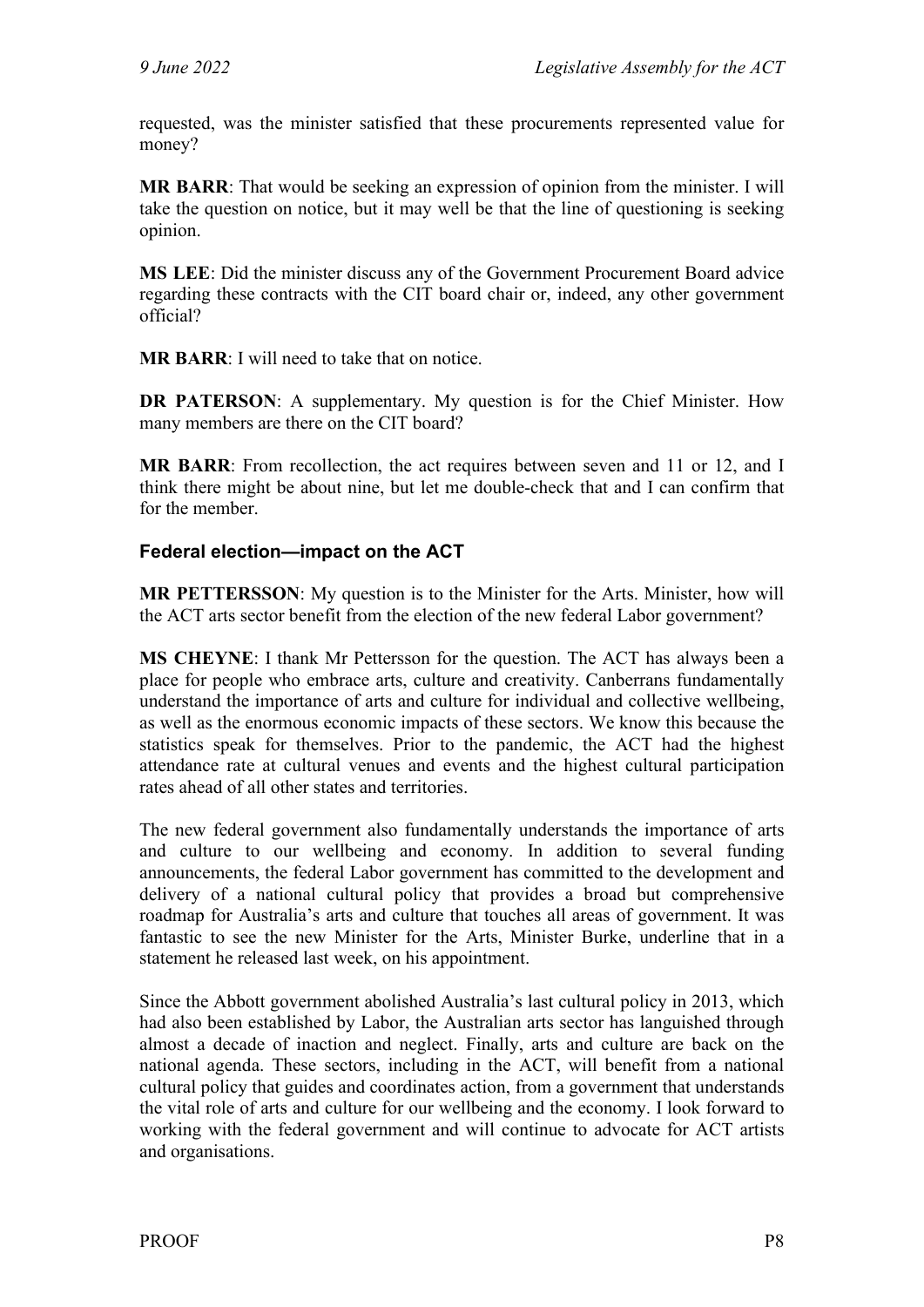**MR PETTERSSON**: Minister, will your statement of ambition for the arts be affected by this change of government?

**MS CHEYNE**: I thank Mr Pettersson for the supplementary. The ACT government's statement of ambition for the arts and its three strategies to create, develop and promote provides a lens through which our short and medium-term decisions are made, such as acting as a framework for our new ACT arts policy and arts organisation funding model.

Now, more than ever, we have a federal government that shares the same values that underpin our ambition. Those values include understanding that the arts and culture sectors are much more than simply entertainment activities and hobby interests. There are intersectional impacts for health, wellbeing, education, trade and industrial relations, tourism and democracy. They are significant drivers of economic growth.

I am encouraged that the value our government places on artists as being part of our economy, driving economic development and growth in their own right, is shared by the new federal government. It became apparent how short-sighted the previous federal government was when it excluded Australian artists and creatives from income support schemes such as JobKeeper, despite relentless advocacy from the then opposition and industry bodies.

Our statement of ambition for the arts will be supported by the values we share with the federal government about the critical importance of cooperation, collaboration and dialogue between federal, state and territory counterparts. Most immediately, the federal government's commitment to a new cultural policy provides a long-awaited foundation for a better future for Australian artists and the sector at large. It will also provide a strong context for our ambition for the arts to position Canberra as Australia's arts capital.

**MS ORR**: Minister, what is an example of the new federal Labor government's commitment to our growing arts sector here in the ACT?

**MS CHEYNE**: I thank Ms Orr for the supplementary. As I mentioned earlier, the new federal government has made a commitment—

*Opposition members interjecting—* 

#### **MADAM SPEAKER**: Members!

**MS CHEYNE**: Thank you, Madam Speaker; this is important. The new federal government has made a commitment to embark on a thorough, nationwide consultation in each—

*Mr Hanson interjecting—* 

**MADAM SPEAKER**: Not again, Mr Hanson.

**MS CHEYNE**: state and territory to inform the national cultural policy. The ACT government, Mr Hanson, looks forward to contributing to the policy and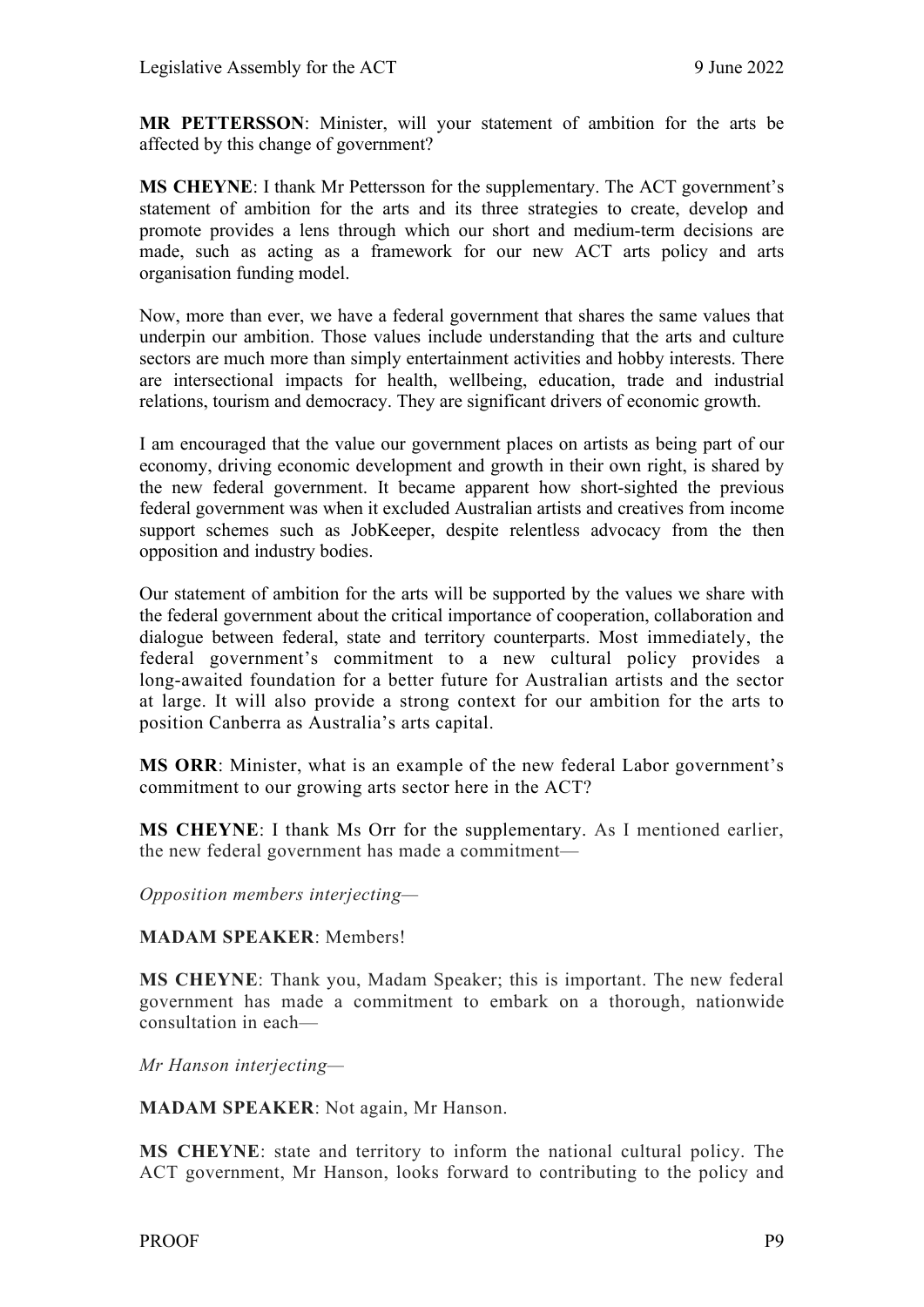welcomes this direct engagement. I am also delighted to share that federal Labor—

**Mr Hanson**: Madam Speaker, on a point of order under standing order 42.

**MADAM SPEAKER**: That comments are to be addressed through the chair.

**Mr Hanson**: As the minister directly addressed me, I think she is breach of the standing orders.

**MADAM SPEAKER**: Mr Hanson, sit down. The standing orders also say that there are to be no interjections, so next time you do, you will be warned. Ms Cheyne.

**MS CHEYNE**: Federal Labor has committed \$5 million to upgrade Gorman House Arts Centre ahead of its upcoming centenary in 2024. The heritage-listed Gorman House is a much-loved arts hub located on Ainslie Avenue in Braddon. ACT Labor committed \$8 million in the 2020 election for upgrades to Gorman House. This investment will enhance accessibility, safety and energy efficiency and deliver major heritage restorations.

An additional \$5 million from federal Labor will enable further upgrades to conserve heritage values and improve functionality at the complex, including fit-for-purpose, safe and inclusive workspaces for artists, as well as spaces for the community to experience arts activities.

#### <span id="page-11-0"></span>**Youth justice—Functional Family Therapy program**

**MRS KIKKERT**: Madam Speaker, my question is to the Assistant Minister for Families and Community Services. Minister, in annual reports hearings last year, you told me, "We needed to have programs like the Functional Family Therapy—Youth Justice pilot up and running." Three months later you told this Assembly that this program was "a great example of investment in whole-of-family support for children and young people" and said, "I commit to working on diversion initiatives such as functional family therapy." Then in estimates hearings, an official said, "It is an incredibly successful program."

Minister, we have been told that you have decided to provide no further funding for this program after August. Is this true, and, if not, what exactly is happening with the program, going forward?

**MS DAVIDSON**: I thank Mrs Kikkert for the question. The program that she is talking about, the Functional Family Therapy—Youth Justice program, was a pilot program. No such decision about ongoing funding, or not, for the program has been made as yet. As with all pilot programs, the pilot runs for a period of time and then there is an evaluation of the program. The Functional Family Therapy—Youth Justice program is an evidenced-based program that achieves high program completion rates, with children and young people remaining at home, rather than entering the statutory care system, and staying engaged with their schooling, wherever possible. It engages with a quite diverse group of clients.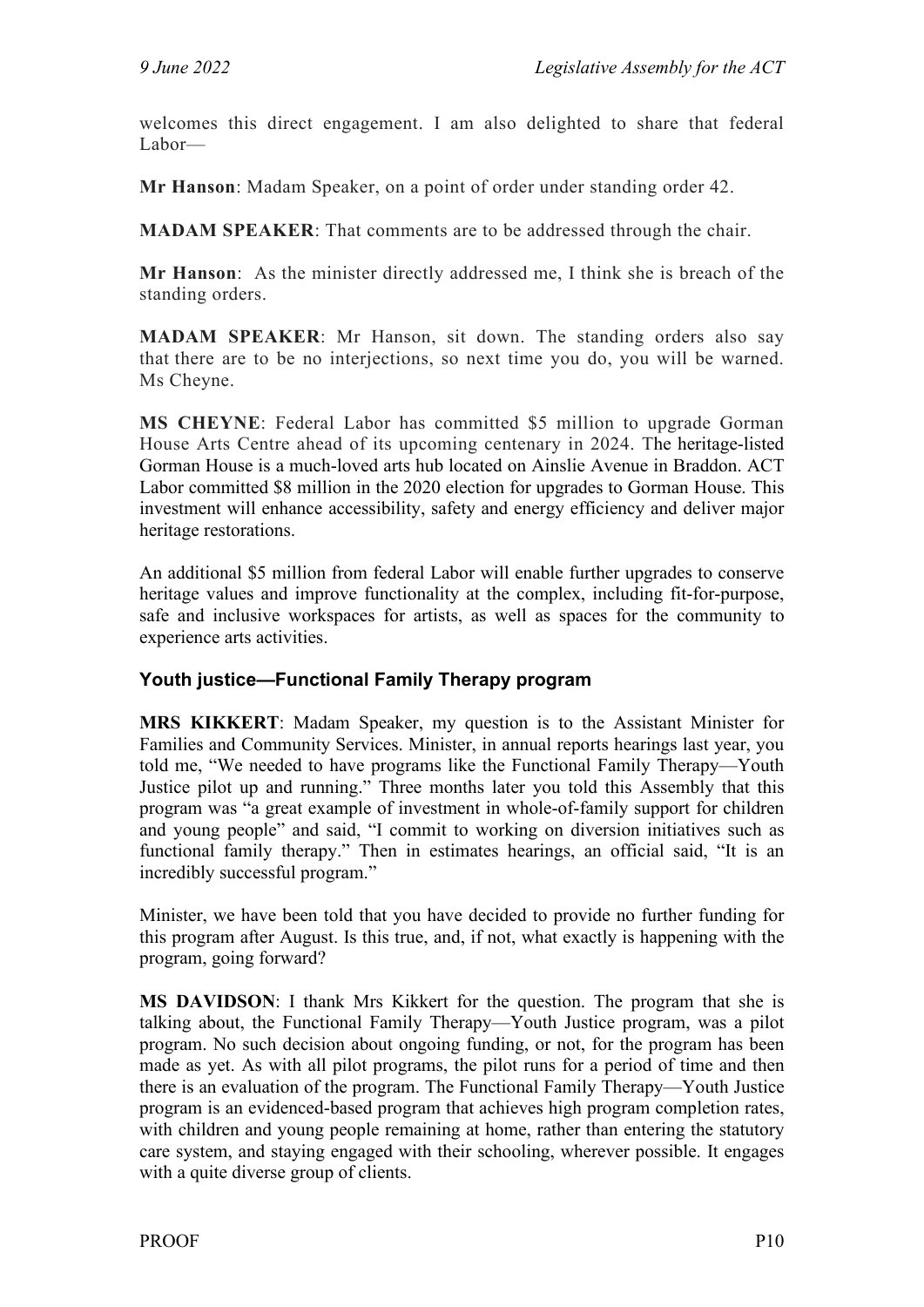In early 2021 the pilot program was established through an initial allocation of \$380,000 for a six-month period from the confiscated assets trust. A further six-month funding of \$380,000 was also obtained through the confiscated assets trust program to support a continuation of the pilot. In order for a pilot to become an ongoing funded program, it would need to go through a business case process and a budget process.

**MRS KIKKERT**: Minister, what will happen to the at-risk young people in the Functional Family Therapy—Youth Justice program who will not be able to finish before funding runs out, and what will happen to the at-risk young people who are currently awaiting intake?

**MS DAVIDSON**: Thank you for the supplementary question. The Functional Family Therapy program is, as I was saying earlier, a pilot program. When a pilot program is established it has a known end date, and that impacts on the intake of new referrals into the program as the pilot program nears its end date. There are a number of other programs that are running through our youth justice services that will be able to support people, should they need ongoing support, after the pilot program has ended. I can provide some further details, if there are particular people that you are concerned about.

**MR CAIN**: Minister, when will you know whether this program is going to be continued or not and, if not, what program are you going to provide for at-risk young people?

**MS DAVIDSON**: Thank you for the question. Given that we are currently considering the service response to raising the minimum age of criminal responsibility, as well as a number of service initiatives that are ongoing through the Next Steps for Our Kids program, which Minister Stephen-Smith was talking about, both last week and in the papers that she tabled yesterday, there is quite a lot of work going on across a number of different programs to look at how we can better support young people and their families to have good outcomes, to be healthy and to engage in healthy behaviours. The Functional Family Therapy program is just one of a number of different programs that are being considered. Decisions will be made based on the evidence that will be part of the evaluation of that program.

**Mrs Kikkert**: A point of order, Madam Speaker.

#### **MADAM SPEAKER**: Mrs Kikkert.

**Mrs Kikkert**: The question was in regard to what are the other successful programs that are available instead of Functional Family Therapy. She just mentioned the program, but she did not say what they are.

**MADAM SPEAKER**: She made reference to a number of other programs.

**Mrs Kikkert**: She didn't say what they are.

**MADAM SPEAKER**: Mrs Kikkert, there is no point of order.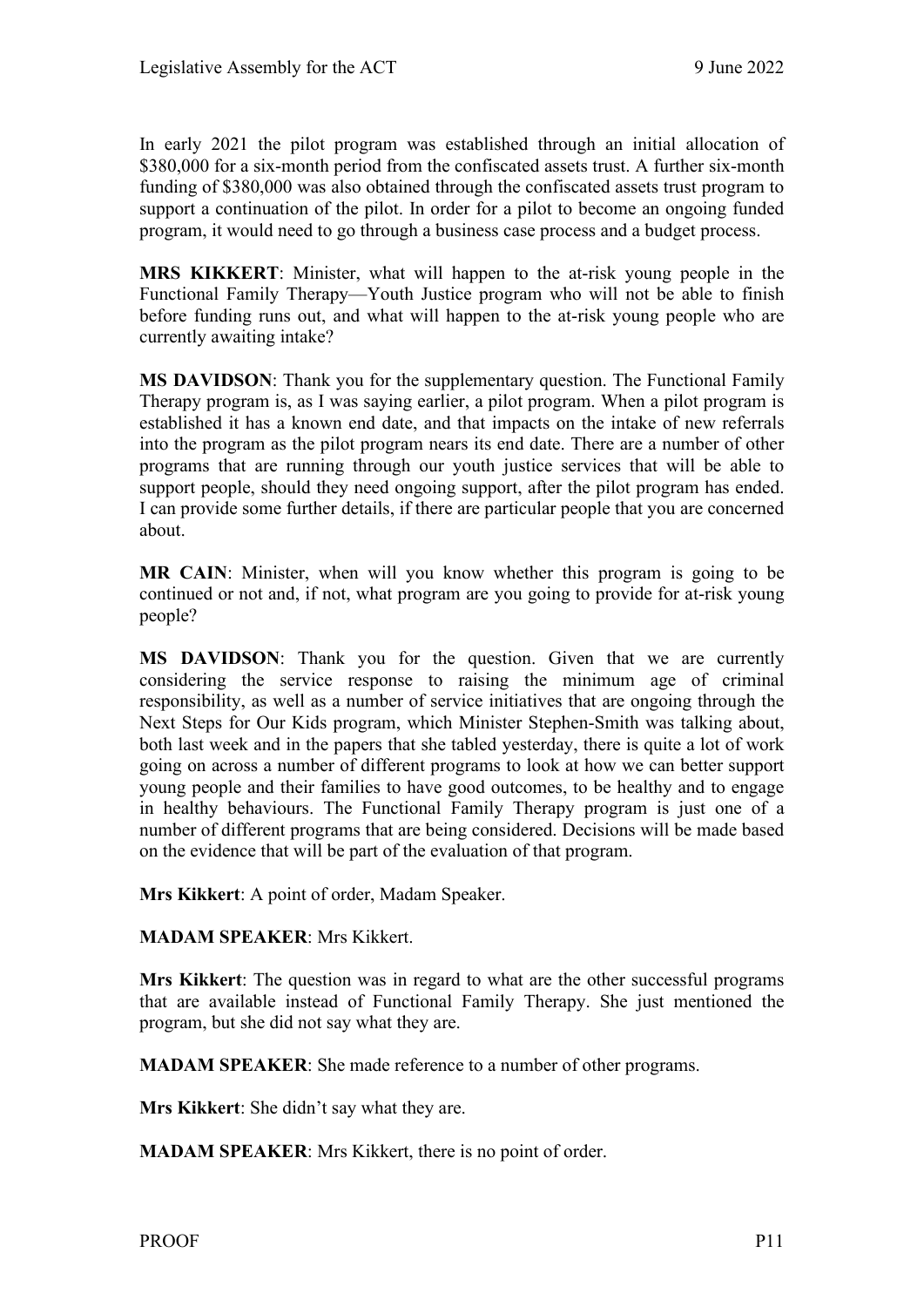#### <span id="page-13-0"></span>**Planning—gas-free suburbs**

**MS CLAY**: My question is to the Minister for Housing and Suburban Development, Minister, the SLA has three land releases at Turner, Holt central and Lawson. There are different words used in different websites and sales documents, but they all make reference to all-electric connections, with no gas, and EV charging units. Can you confirm that no fossil fuel gas will be connected at the SLA's releases at Turner Place, Holt central and the two blocks currently for sale in Lawson stage 2?

**MS BERRY**: Yes, I can.

**MS CLAY**: Can you confirm that electric vehicle charging facilities will be provided in all of these developments?

**MS BERRY**: I understand that that is the case, yes.

**MR BRADDOCK**: Minister, will all future SLA land releases require EV charging where parking is mandated, and require no new fossil fuel gas connections?

**MS BERRY**: That is a future consideration for the Suburban Land Agency. Of course, as the minister for suburban land development, ensuring that our future suburbs are sustainable, environmentally friendly and meet the government's purpose of moving towards zero emissions by 2045 is front of mind. However, those considerations will be made as land is released, particularly with regard to electric vehicle charging stations.

#### <span id="page-13-1"></span>**Waste—Mugga Lane Resource Management Centre**

**MS LAWDER**: My question is for the Minister for Transport and City Services. Over the past few weeks my office has received a number of reports of an unpleasant odour emanating from the Mugga Lane Resource Management Centre area. One resident was told by Access Canberra on 23 March that there were works underway and that they were expected to be completed by 23 April. Another person, who complained last Friday, was told that there were works underway expected to be completed in early June. Minister, how many times do we have to go through this process of residents complaining, feeling fobbed off, and then finding out that there are works underway with flexible end dates?

#### **MADAM SPEAKER**: Ms Cheyne.

**MS CHEYNE**: I think I can speak to the substance of this, if that is all right with members! What is currently occurring at the Mugga Lane tip is different to the previous issues that we have encountered in that there are essential land-fill gas works currently being undertaken which have the potential to generate odour. The EPA, as Ms Lawder flagged, is aware of the activity underway and the strategies that are being used by the contractors to reduce odour where possible. Works were to be completed by the end of April; however, due to the wet weather and then a change in construction methodology, works were delayed. The current round of trenching work commenced on 26 April and works, at the time that I got advice, were on track to be completed by the target completion date of 3 June, and all reasonable steps have been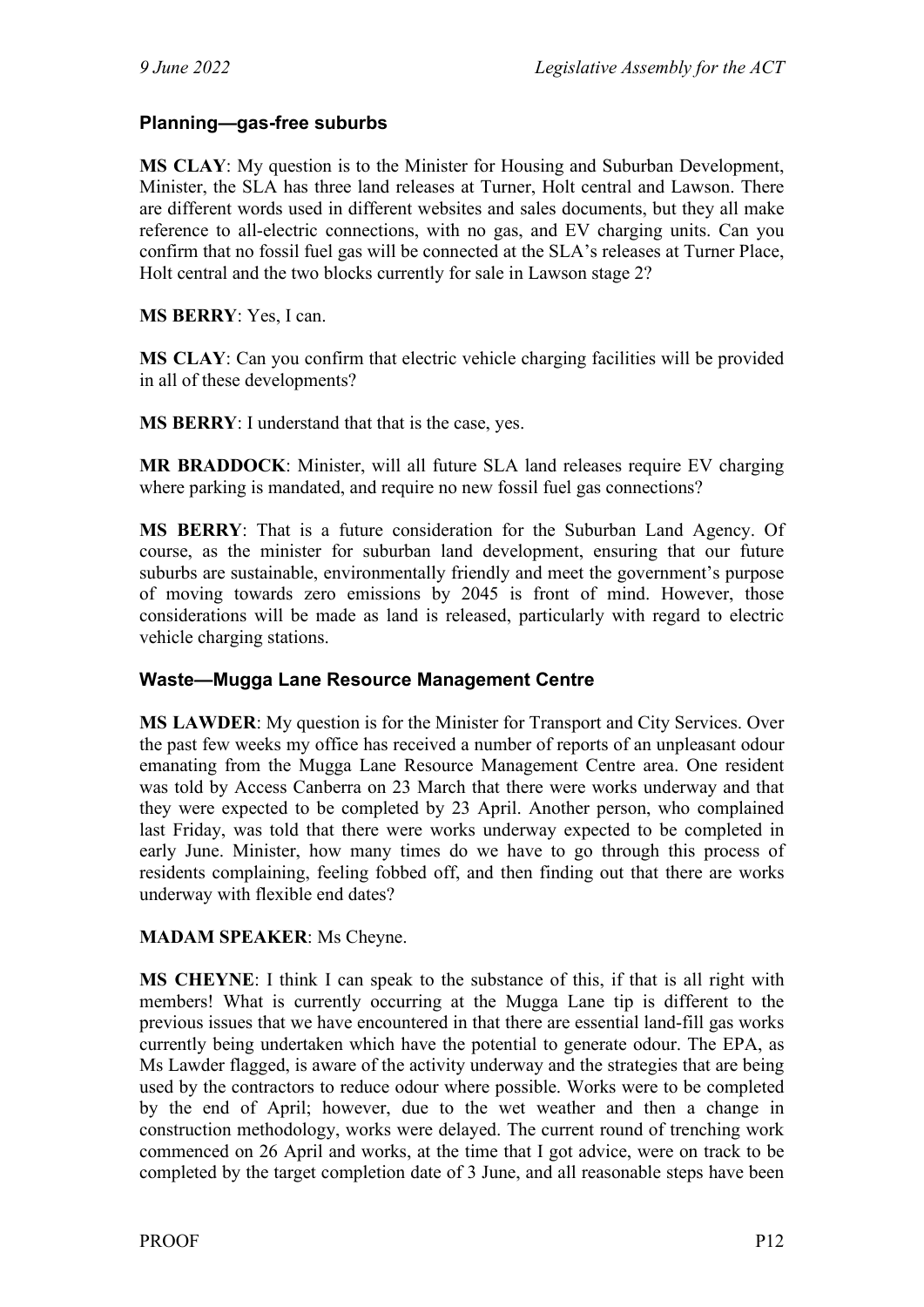undertaken to minimise the risk of odour transmission, including consideration of meteorological conditions.

The next round of works, which is a lateral well installation, are scheduled to commence on 27 June for completion in the first week of July. But this work is subject to EPA's approval. I understand that Access Canberra is continuing to engage with community members about this, but if community members are concerned about odour, they need to make that report as soon as possible so that the EPA can investigate the matter while the alleged odour is still present.

**MS LAWDER**: I have a supplementary question. Minister, how many complaints has Access Canberra received about the odour in the past few weeks?

**MS CHEYNE**: There have been 40 complaints received in 2022 to date, and 35 complaints have been received on or up to 22 March 2022, meaning that those 35 relate to the essential landfill works that must be undertaken.

**MR PARTON**: I have a supplementary question. Minister, why can't residents be given more proactive information about works like these?

**MS CHEYNE**: I probably need to take that question on notice to check on the contract work that is being undertaken. I think it does fall within the city services element of the portfolio, but I will check what proactive communications were made. It may also have been that we just did not expect there to be the odour that has occurred out of this. I would remind members that this work is essential; it needs to be carried out for the safety of all.

#### <span id="page-14-0"></span>**Government—business support grants**

**MS CASTLEY**: My question is to the business minister. Late last year some businesses in the tourism, accommodation, arts, events, hospitality and fitness sectors missed out on business support grants because they did not fit neatly into certain provider categories and businesses were told that the government would review their eligibility. After this review, on 21 February businesses were informed that they could reapply for these grants, but FOI documents reveal they had to apply by 7 March, giving them only 14 days. Minister, how many of these businesses did this review affect and were they all contacted by your government to reapply?

**MR BARR**: In the accommodation and tourism venue operator support program there were 51 applications received and 47 were approved, worth 1.46 million. As I understand it, at the time this briefing was provided one was still under assessment awaiting further information from the applicant and three were assessed as ineligible. But that may include applications that were received under the totality of the program. I will take on notice the number who applied in the 14-day period which I think you are referring to.

**Ms Castley**: I could not hear the Chief Minister. Did he say 51? I need some clarification. Can he explain those numbers again?

**MR BARR**: There were 51 that applied for the totality of the program, I am advised.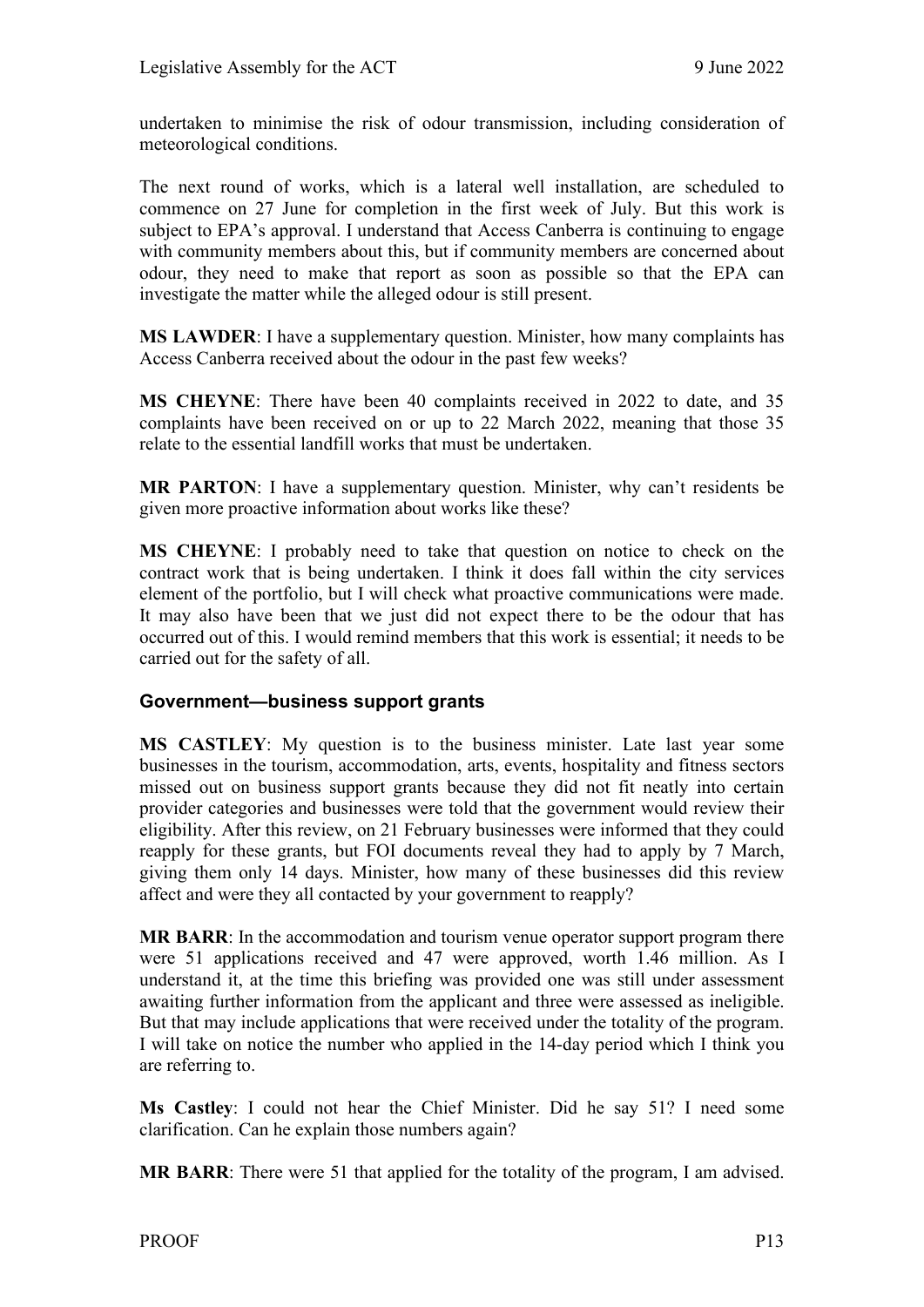In the accommodation and tourism venue operator support program there were 51 applications received there. Forty-seven of them were approved. There is one under assessment awaiting further information from the applicant and three were assessed as ineligible.

That was a program where applications closed on 17 September last year. Your question referred to a further assessment and an opportunity for people to submit a late application in the two-week period. I will take on notice the number. There were 51 in the previous program, so I am suggesting to you that it is not going to be a big number.

**MS CASTLEY**: My supplementary then is: of the ones that were deemed eligible that were not previously, how many of those were there and were they all contacted, or was there just a media release?

**MR BARR**: My understanding is that it was more than just a media release. For those that would have applied but been told they were ineligible and then there was a subsequent reconsideration to invite them to apply, they would have been advised directly. The numbers are very small. I need to put this in context. Over all of the business support programs that assisted upwards of 12,000 businesses, the numbers we are talking about here will be a handful. I will take on notice the exact number in the time period that the question required.

**MS LAWDER**: Chief Minister, why did businesses have to reapply when the directorate already had all of their application details?

**MR BARR**: I will not take it on face value that the directorate did have all their application details, because there are still examples—and I am aware of them—of the directorate having to go to great lengths, on dozens of occasions, to contact certain businesses multiple times in order to get the information that was necessary. I have been dealing with the odd outstanding case months later because finally information came in that allowed us to make a payment.

It needs to be clear that more than 12,000 businesses received nearly half a billion dollars of assistance here.

*Opposition members interjecting—*

**MR BARR**: Of course you are not interested in talking about those ones.

**MADAM SPEAKER**: Members!

**MR BARR**: These specific cases have been dealt with on a case-by-case basis on the basis of providing information, because there have been many cases—too many cases—of fraud in this program, where we have had to say no to people who have tried to scam the system. You lot have been all about integrity this week, so do not be carrying on here about the government applying integrity to a grant assessment process.

**Ms Lee**: How many were fraud? It was the majority, was it?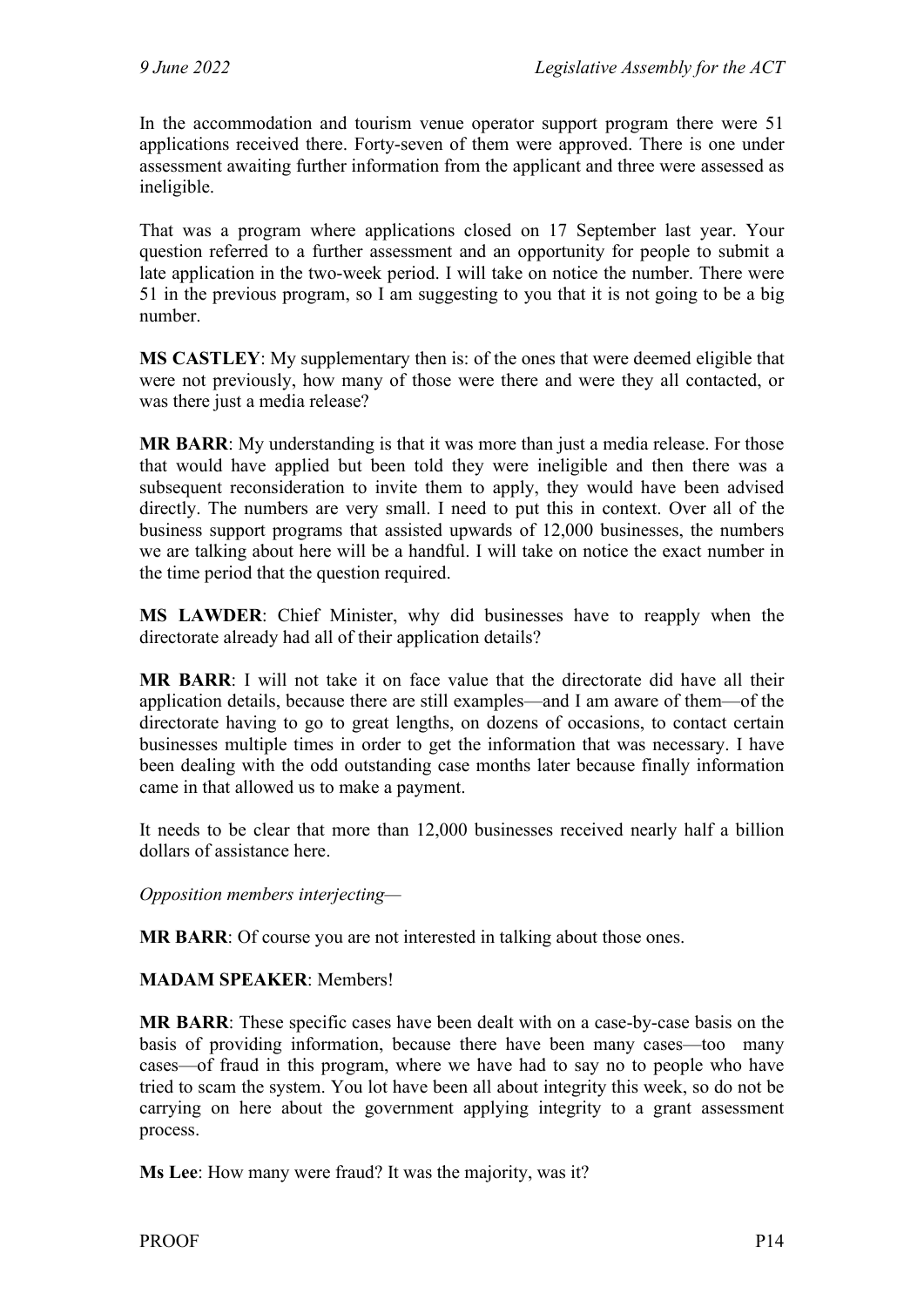**MR BARR**: No, but it was enough to be serious, Elizabeth.

#### <span id="page-16-0"></span>**Mulligans flat—Wildbark Learning Centre**

**MR BRADDOCK**: Minister, can you please provide an update on Mulligans Flat, and, in particular, the woodland learning centre that will be located in the suburb of Throsby?

**MS VASSAROTTI**: I thank the member for the question. We are very excited about the impending opening of Wildbark, which is the woodland learning centre. I think it was a little over 12 months ago that Minister Gentleman and I went to see early works at the centre and—while we have been dealing with the issues of COVID, COVID restrictions, construction shutdown and inclement weather—we are in the final stages of construction of the learning centre.

We are working on the final details of the opening, but it is due to be opened in July 2022. This is a really exciting project. The construction of Wildbark is a joint partnership between the ACT government, the Woodlands and Wetlands Trust and the ANU. We are really pleased that the ACT government has been able to contribute \$1.6 million in funding towards the learning centre, and that has been matched by funding by the Woodlands and Wetlands Trust. This is going to be a great resource and a hub for environmental and cultural education, research, innovation and community wellbeing. We really encourage all Canberrans to plan a trip out to Mulligan's Flat and out to Wildbark when it is opened. I am really looking forward to joining with ministerial colleagues when we do finalise the opening date and celebrate this really fantastic new facility for the community.

**MR BRADDOCK**: I am also interested in how the trial of the release of spotted-tailed quolls is going?

**MS VASSAROTTI**: I was really delighted to go out and meet two of the spotted-tailed quolls just before they were released into the sanctuary at the beginning of summer 2021. I was out there on 1 December 2021 and met, I think it was, Boof, and I cannot remember the name of the other spotted quoll. This is an exciting thing in the sanctuary because this is the introduction of an apex predator, which is a really important contribution to the sanctuary. This is a sanctuary and we have removed predators from the sanctuary, and we have seen the fantastic introduction of species that used to be endemic in the region but are no longer, particularly species such as the bettong. What we have seen is the need to get the ecological system working well, so we have introduced those spotted-tailed quolls into the sanctuary. We are really looking to see how this apex predator does recreate the food web and to test how these predators behave. That research is ongoing, and as soon as we have data to be provided, we will provide it to the community.

**MR DAVIS**: Minister, what other species may be reintroduced in the future?

**MS VASSAROTTI**: This experiment has really been looking at how we get new, endemic species back into the community. We have seen the introduction of eastern bettongs, eastern quolls, spotted-tail quolls, bush stone-curlews and New Holland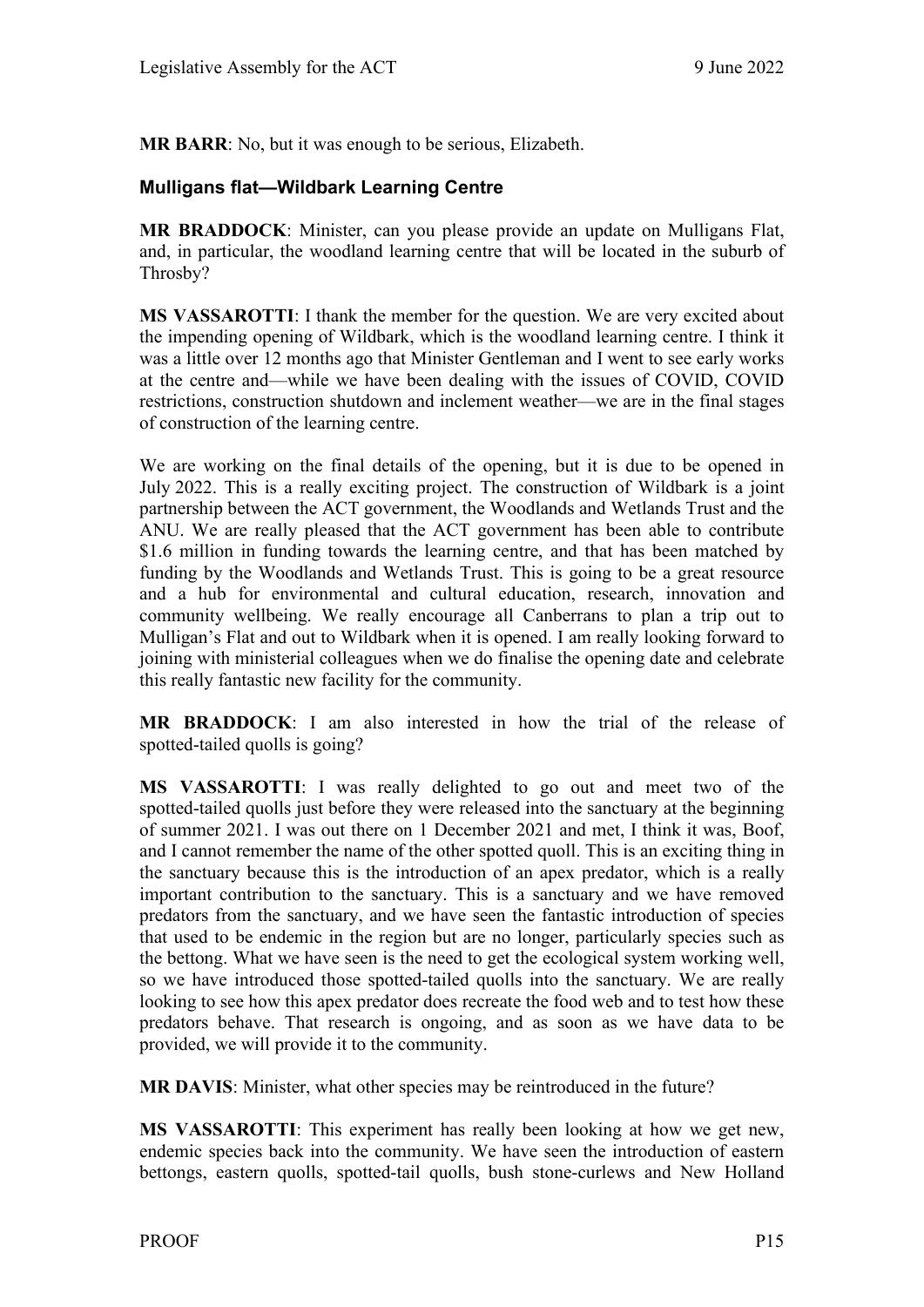mice. They have all been reintroduced into the sanctuary. The research team are looking at a number of other species that may be appropriate for reintroduction, but we have not yet got any time frames on new and future releases. We will be working with scientists and letting the community know when we have releases to happen. This is one of the really exciting things about the new education centre—that we will be able to provide more information and more opportunities for the community to engage and interact with these species that used to be very common within our local region but, unfortunately, since colonisation are no longer in the environment.

#### <span id="page-17-0"></span>**Carers—Carers Recognition Act implementation**

**MS ORR**: My question is to Assistant Minister for Families and Community Services. Minister, given the Carers Recognition Act passed the Assembly in December 2021 and has since commenced, can you please provide an update on the implementation of the act?

**MS DAVIDSON**: I thank Ms Orr for the question and for the work that she did last year on the Carers Recognition Act. I note that the act passed unanimously last year, which I think is a really good recognition of the importance of carers in our community.

This act requires carer support agencies, both government and non-government, to consider care relationship principles and consult with carers on their needs in all aspects of the organisation's work. That might include services, programs, policies through to delivery and review. We are now putting the act into action. That means that ongoing commitment to ensuring that the policy intent and the principles of the act are translated into something meaningful for the 50,000 carers in our community to be recognised and supported in what they do by a wide range of organisations.

This is a whole-of-government and a whole-of-community responsibility. That is why the ACT government has been working closely with Carers ACT to develop and communicate support materials, like information sheets and reporting templates and frameworks, to help support carer support agencies, whether they are in the government or the non-government sector, to assist them with compliance and reporting against the act. That will also assist with any future reviews of the ACT.

I have written to carer support agencies to inform them that the Carers Recognition Act has commenced, to remind them of their obligations to carers under the act and also to encourage them to see the act as an opportunity to be more inclusive of carers. I am hoping that that provides some useful information on where we are at.

**MS ORR**: Can you give us an example of some of the carer support agencies that you have written to, so that we get an idea of the breadth of these groups across our community, as well as the sorts of guidelines and information they have been provided with.

**MS DAVIDSON**: I would be happy to take on notice and provide a full list of the agencies that we have written to and also a copy of some of the material that we have provided them with to assist them in their work.